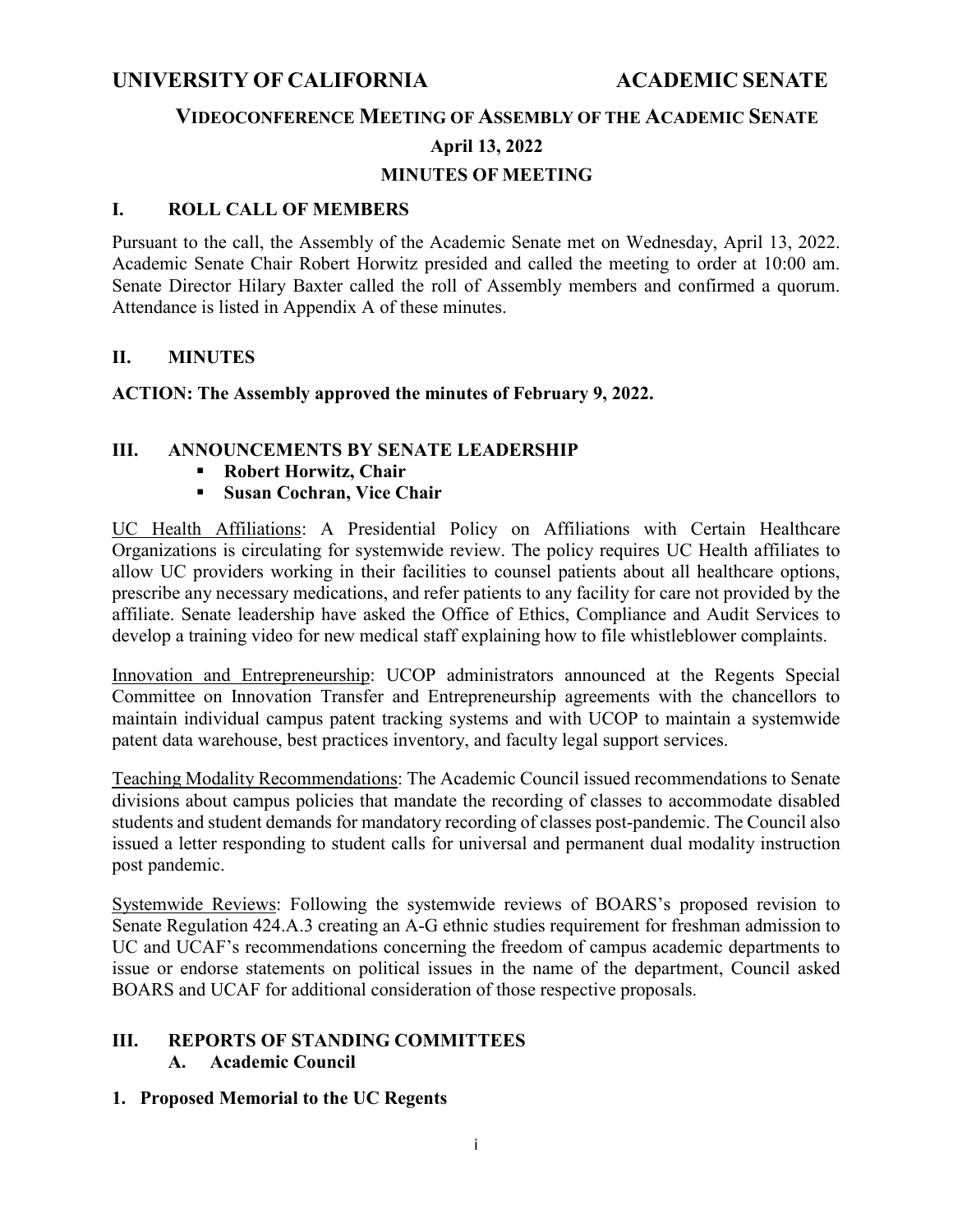The Assembly continued its February discussion of a proposed Memorial to the UC Regents. The Academic Council approved the Memorial in December and recommend to the Assembly that it initiate a systemwide faculty ballot on the Memorial in accordance with Senate Bylaw 90. The Memorial reads: "The University of California Academic Senate petitions the Regents for investments in UC's infrastructure that will reduce on-campus fossil fuel combustion to 5% of current levels by 2030**.**"

Bylaw 90 specifies that the Assembly may initiate Memorials to the Regents on matters of universitywide concern and that Memorials approved by the Assembly shall, within sixty calendar days of approval, be submitted by the Secretary/Parliamentarian of the Senate to an electronic ballot of all voting members of the Senate. If a majority of the voting members approve the proposed Memorial, the Assembly will forward it to the President for transmission to the Regents, as provided for in Regents Bylaw 40.1.

Statements for and against the Memorial, and rebuttals to those statements, were submitted to the Assembly prior to the meeting. Chair Horwitz asked UCSD Professor Eric Halgren to present the "pro" arguments and UCSB Senate Chair Susannah Scott to present the "con" arguments.

Professor Halgren noted the University's inadequate response to a climate crisis that requires immediate reductions in emissions. UC emissions have barely changed since 2013 and are increasing for some campuses. The University has a responsibility to lead society's response to the climate crisis, but its Carbon Neutrality Initiative depends on purchased carbon offsets and waste-generated methane, strategies that allow UC to avoid real reductions. The Memorial focuses the University on going beyond carbon offsets to real reductions and positions it as a leader in implementing real solutions.

Professor Scott noted that the pro argument suggests that the University has done nothing to reduce emissions, but UC reduced Scope 1 and 2 emissions by 25% over the pre-pandemic decade, even as the University grew. UC should continue to address the climate crisis in a thoughtful and pragmatic way. It would not be feasible to reduce emissions to 5% of current levels by 2030, given that such a reduction cannot be achieved without immediately replacing all of UC's natural gas co-generation plants at an estimated cost of \$5 billion, an investment that would consume all infrastructure resources available to the University over the next several years and prevent campuses from addressing other critical deferred maintenance and capital investment needs. Campuses would be better served by an achievable goal and a plan that allows each to prioritize local needs in working toward the goal of net zero emissions.

Individual Assembly members cautioned against asking the Regents to undertake a high risk effort to meet an unachievable goal, and expressed concern about the opportunity cost of seeking a 95% reduction when campuses have many pressing infrastructure needs. They warned that such concerns may lead the Memorial to fail a UC-wide faculty vote, and also noted that the vote should be informed by campus-based research about what it will take to replace co-gen plants.

Other members noted that the Memorial signals the urgency of the climate crisis to the Regents and defines an aspirational "stretch goal" that will stimulate movement toward emissions reduction. The Senate should communicate the importance of this goal and not let perfection be the enemy of the good. Members also noted that the State's budget surplus positions the University to request additional one-time fund for electrification. Members noted that it would be hypocritical for UC to speak out on the climate crisis but decline to reduce emissions **itself** because it is too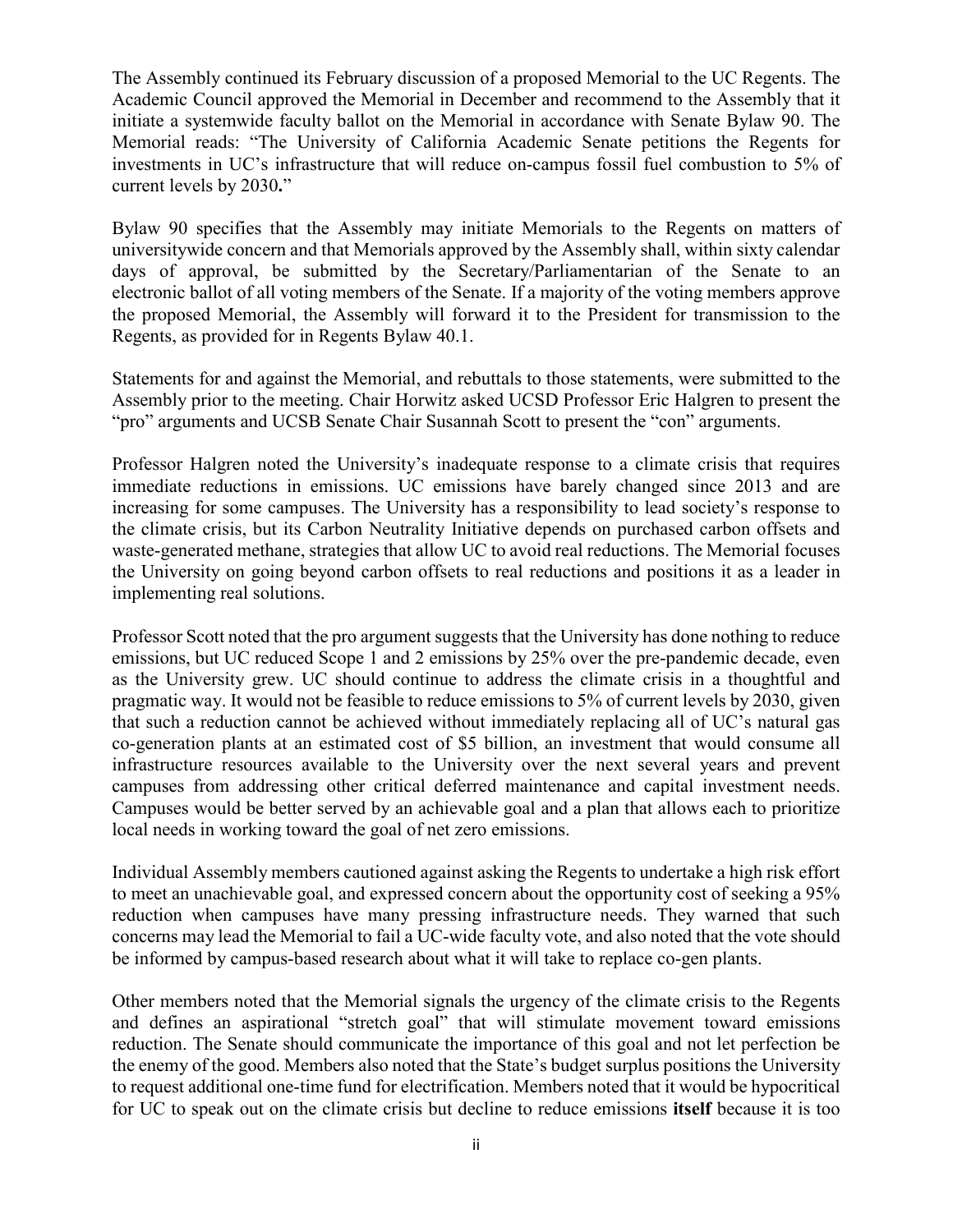expensive, and without a formal commitment to a specific goal, campuses will continue to invest in fossil fuel infrastructure. Members emphasized that UC should look beyond the short-term costs of change and consider the long-term costs of inaction.

Assembly members asked colleagues with concerns about the 95% goal to suggest a more realistic and practical target. It was suggested that a 60% reduction would be more achievable by 2030, and that adding five years to the 95% goal would be more pragmatic.

**MOTION: A motion was made and seconded to amend the proposed Memorial to read as follows: "The University of California Academic Senate petitions the Regents for investments in UC's infrastructure that will reduce on-campus fossil fuel combustion by 60% of current levels by 2030 and by 95% of current levels by 2035."** 

A friendly amendment was proposed and accepted to add "at least" to the text before "60%." Assembly members noted that the climate crisis is urgent and the Senate has a narrow window of opportunity to get the attention of the Regents and the State. Individual members questioned the rationale for the new goal of 60%. Others expressed support for what they characterized as a similarly ambitious but more achievable goal. It was noted that the pro and con arguments will be revised for the Memorial voting package that is sent to the Senate divisions.

**ACTION: The motion to amend passed 49-1.** 

#### **MOTION: A motion was made and seconded to close debate. ACTION: The motion passed 40-6.**

**MOTION: A motion was made and seconded to forward to the divisions for a Senate faculty vote the following Memorial: "The University of California Academic Senate petitions the Regents for investments in UC's infrastructure that will reduce on-campus fossil fuel combustion by at least 60% of current levels by 2030 and by 95% of current levels by 2035."**

**ACTION: The motion passed 46-1** 

## **IV. ANNOUNCEMENTS BY SENIOR UNIVERSITY LEADERS**

- **Michael Drake, President**
- **Michael T. Brown, Provost and Executive Vice President**
- **Nathan Brostrom, Executive Vice President and Chief Financial Officer**

Campus Safety: As part of the new UC Community Safety Plan, campuses were asked to submit individual proposals for a tiered response model that will match a call for service to the appropriate type of response and responder. UCOP is organizing small groups to discuss best practices from the submitted plans.

Pandemic: The University is monitoring the progress of new COVID-19 variants, but there are positive signs. One is that the hospitalization rate of patients with a primary diagnosis of COVID at UC facilities has declined to their lowest level in two years.

Credit Monitoring: The University has extended free credit monitoring and identity theft protection services offered through Experian for an additional two years for all employees.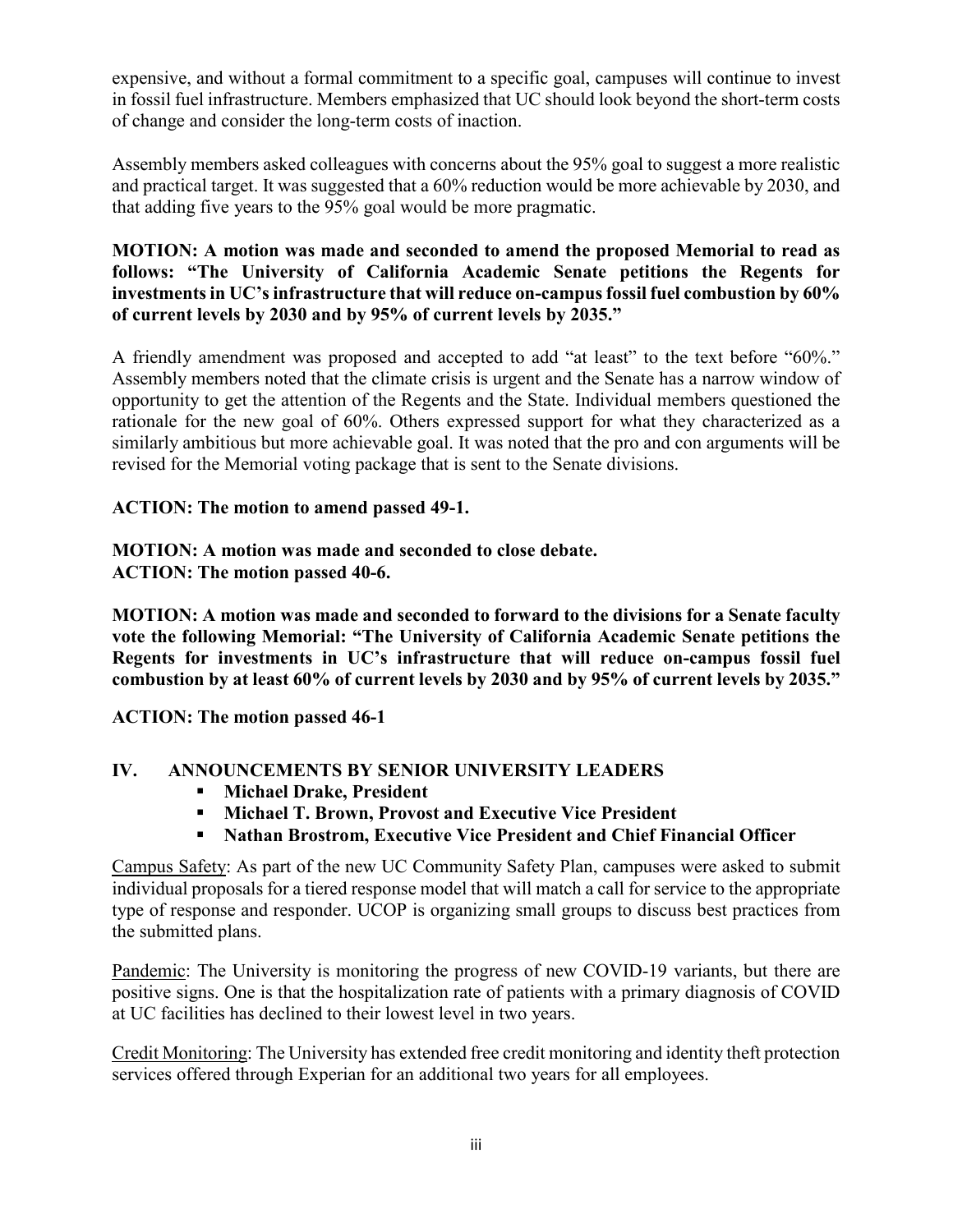GSR Unionization: UC had productive and respectful contract negotiations with the UAW, the union representing graduate student researchers. The parties agreed that the union will include students who are UC employees paid through university research funds and grants and who provide a "service" to the University.

Budget: The 2022-23 state budget funds a 5% base budget increase, 6,230 new enrollments, and the buy-down of nonresident enrollment at three campuses. It also includes one-time funding for capital projects related to energy efficiency, seismic upgrades, and deferred maintenance. UC is working with the state to identify additional funding opportunities within the \$17 billion budget surplus for capital priorities, and to encourage funding of past unfunded enrollments. The Governor will also announce a budget compact with UC that provides 5% annual base budget increases for five years. In exchange, UC will work on shared goals around graduation rates, equity gaps, and affordability. President Drake said the work of the faculty as researchers and teachers directly impacts public perceptions of the University and in turn the public's willingness to fund the University.

COVID Impacts: The Working Group on Mitigating COVID-19 Impacts on Faculty has submitted its final report to Provost Brown. The report asks campuses to incorporate Achievement Relative to Opportunity principles in the merit and promotion process to recognize research challenges faculty experienced during the pandemic.

## *Q and A*:

 $\triangleright$  How can the University manage student growth thoughtfully and sustainably so it does not hurt academic quality? Would UC consider building a new campus to help absorb growth?

President Drake noted that demand for a UC education is increasing, and the University is challenged to support the priorities of affordability, access, and excellence simultaneously. UC's plan to add 20,000 students over the next decade also acknowledges the need to add faculty, staff, and infrastructure to support them. CFO Brostrom added that the University and state do not have the resources to build a new campus; however, UC is looking at partnerships with other colleges and universities as a more viable source of space.

 $\triangleright$  How should the University approach in-person, hybrid, and online modalities in its undergraduate and graduate programs?

President Drake said this is a question for faculty to ask themselves and their colleagues, but that he believes that the future of education will include a mix of modalities and that technology can create additional educational opportunities and add capacity without changing the fundamental nature of a UC education. He suggested that ten percent online is achievable in the near future.

 $\triangleright$  Carbon neutrality is not a long-term solution to climate change. How can the University move beyond its carbon neutrality goals to a carbon free future?

The University plans to achieve carbon neutrality by 2025 on its way to achieving a fossil fuel free future a decade later. Provost Brown added that the federal Infrastructure Investment and Jobs Act includes \$8 billion to support clean energy hubs across the country, including research and development at universities like UC.

## **V. REPORTS OF STANDING COMMITTEES A. Academic Council (CONTINUED)**